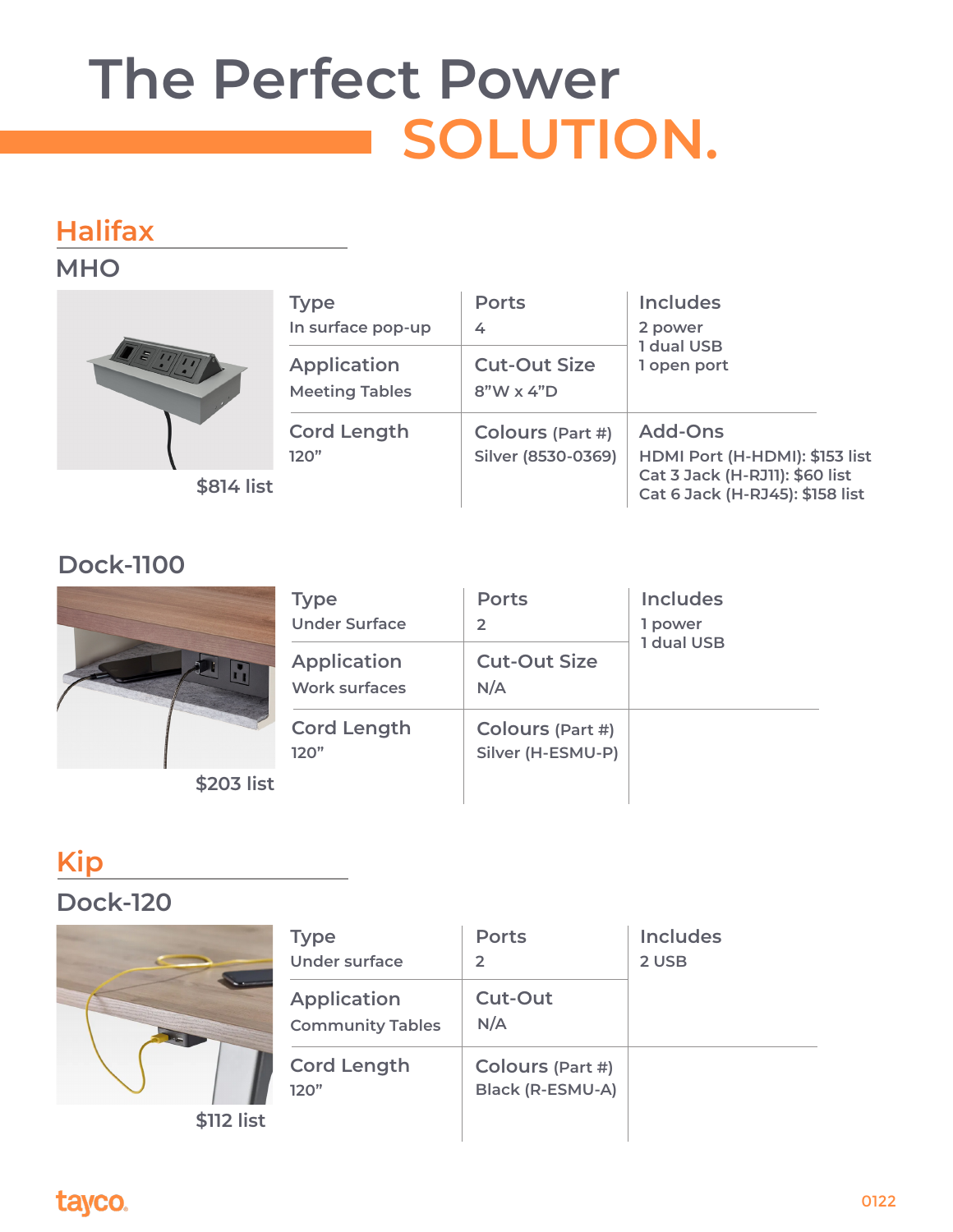## **The Perfect Power SOLUTION.**

#### **DOCK-1200**



| <b>Type</b><br>In surface/No lid              | <b>Ports</b><br>3                                                 | <b>Includes</b><br>2 power<br>1 dual USB |
|-----------------------------------------------|-------------------------------------------------------------------|------------------------------------------|
| <b>Application</b><br><b>Community Tables</b> | <b>Cut-Out Size</b><br>5-5/8"W x 2-1/8"D                          |                                          |
| <b>Cord Length</b><br>120"                    | Colours (Part #)<br><b>Black (8530-0372)</b><br>White (8530-0411) |                                          |

### **Metro**

**ELLORA B**



**\$802 list**

| <b>Type</b>                                 | <b>Ports</b>                                  | <b>Includes</b>                                                                                                       |
|---------------------------------------------|-----------------------------------------------|-----------------------------------------------------------------------------------------------------------------------|
| In surface flip lid                         | 6                                             | 2 power                                                                                                               |
| <b>Application</b><br><b>Meeting Tables</b> | <b>Cut-Out Size</b><br>10-7/8"W x 4-7/8"D     | 1 dual USB<br>3 open ports                                                                                            |
| <b>Cord Length</b><br>72"                   | <b>Colours (Part #)</b><br>Silver (8530-0327) | <b>Add-Ons</b><br>HDMI Port (T-HDMI): \$153 list<br>Cat 3 Jack (T-RJ11): \$60 list<br>Cat 6 Jack (T-RJ45): \$158 list |

## **Norris**

#### **MHO**



| <b>Type</b><br>In surface pop-up            | <b>Ports</b><br>4                       | <b>Includes</b><br>2 Power<br><b>Dual USB</b><br>1 Open Port                                                          |
|---------------------------------------------|-----------------------------------------|-----------------------------------------------------------------------------------------------------------------------|
| <b>Application</b><br><b>Meeting Tables</b> | <b>Cut-Out Size</b><br>$8"W \times 4"D$ |                                                                                                                       |
| <b>Cord Length</b><br>120"                  | Colours (Part #)<br>Silver (8530-0369)  | <b>Add-Ons</b><br>HDMI Port (R-HDMI): \$130 list<br>Cat 3 Jack (R-RJ11): \$51 list<br>Cat 6 Jack (R-RJ45): \$135 list |

**\$814** 

## tayco.